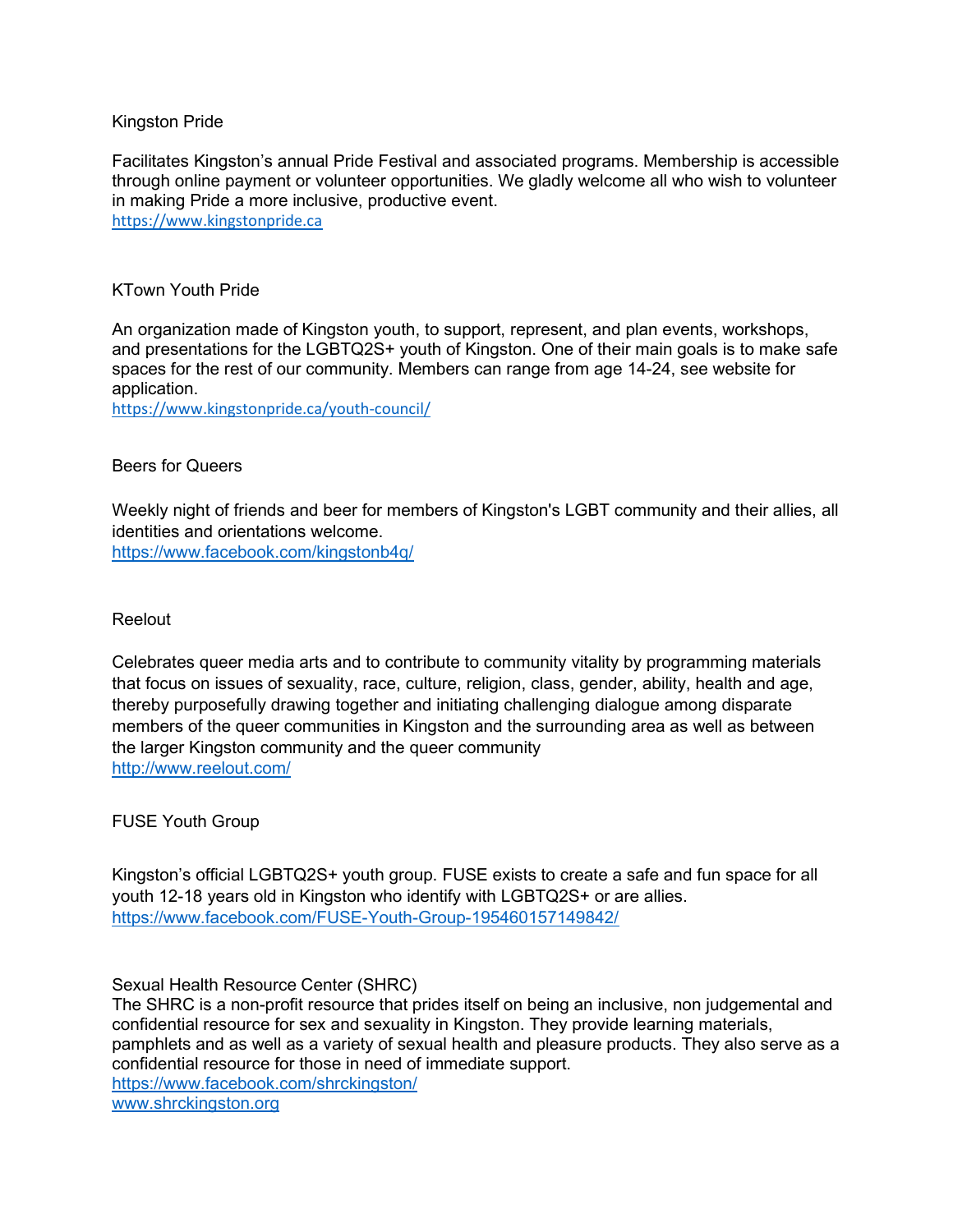(613) 533-2959 Check Facebook page for hours of operation (varies)

Equip

seeks to create a safer environment for individuals at Queen's and in Kingston of all sexualities and gender identities. EQuIP strives to create a fun, welcoming, and educational community for queer and queer-positive individuals while advocating for human rights and raising awareness about queer-related issues"this group serves Queen's students as well as wider Kingston community

https://www.facebook.com/equipqueens

Kingston Queer Volleyball

Have Fun playing Volleyball! Open to all LGBTQ2S+ and allies who are 18+ info@kqvb.ca

Kingston Queer Womxn's Group An inclusive space for Queer individuals including non-binary and trans individuals. Hosts regular social events. https://www.facebook.com/groups/973351622872611/

LGBTQ+ Kingston A group for all of the Lesbians, Gays, Bisexuals and Trans in Kingston ON! https://www.facebook.com/groups/2224026992/

Transfamily Kingston

A diverse group of transgender people, family members, friends and allies in the Kingston Ontario area. We gather at least once a month to share stories and experiences, provide peer support, and assist each other in navigating the various barriers faced by trans people and by their supporters. We seek to combat the loneliness and isolation often felt by trans\* people and those sharing their journey.

www.transfamilykingston.com

Transgender Health Clinic This program centralizes the referral process and coordination of care for patients with transgender health issues, and is staffed by a full-time Nurse Practitioner and a full-time Social Worker. https://kchc.ca/weller-avenue/transgender-health-care/ transhealth@kchc.ca 613 542 2949 ext. 1166

Out/In Kingston An event portal for LGBTQ+ events in Kingston. Anyone can sign-up to receive the Out/In Kingston Newsletter http://outin.ca/

HARS - HIV/AIDS Regional Services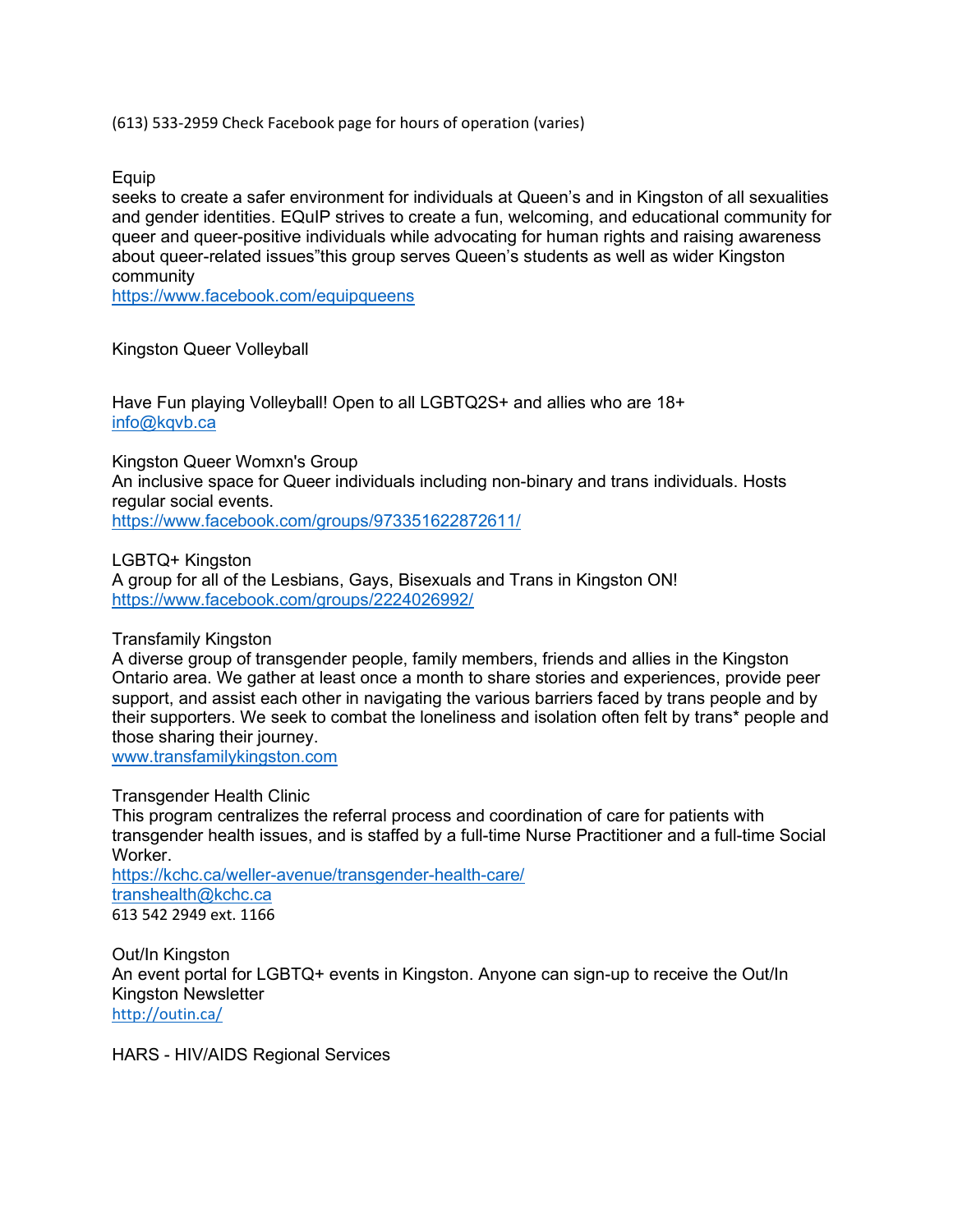HIV/AIDS Regional Services provides comprehensive services including education, prevention and support for people living with, at risk of, or affected by HIV/AIDS, STBBI's in addition to advocating for broader social change to reduce stigma and discrimination. www.hars.ca

Seahorse Solidarity LGBTQIA2S+ Swim

A space for 2SLGTBQIA folk to cool down, go for a swim, and safely access public beaches in Kingston. We are coming together to ensure our right to swim without fear of being objectified, sexualized, or harassed.

https://www.facebook.com/groups/334937744083819/

**Engiqueers** A group for LGBTQ+ Queen's Engineering students https://www.facebook.com/queensengiqueers/

## Queen's Pride Project

"Queen's Pride exists to celebrate the history, courage, diversity and future of Queen's and Kingston's LGBTTIQQ2SA\* communities. Queen's Pride offers programming throughout the year, with concentrated programming during Pride month" https://www.facebook.com/queensprideproject

Levana Gender Advocacy Centre

"a student-funded Queen's University organization committed to creating and nurturing a radical community of Kingston students and residents. Devoted to fighting gender oppression and advocating for broad ideas of gender empowerment for those of any or no gender, Levana operates on anti-oppressive practices. Open to all residents of Kingston, and offers a lending library free of charge"

https://levanagenderadvocacycentre.com/

# Coming Out Living After (COLA)

"A Queer discussion group for all members of the Kingston community. It's a great place to hang out, meet new people and discuss topics that pertain to the LGBTTQQIIAA community. Everyone is welcome"

http://comingoutlivingafter.yolasite.com/

## Youth Diversion

Youth Diversion helps youth overcome challenges by: Providing individualized services to divert youth from risk; Providing both intervention and prevention services; and, Working collaboratively and in partnership with youth, their families, other agencies and our community. http://www.youthdiversion.org/

info@youthdiversion.org

## Gender Talk on CFRC Radio

Gender Talk Kingston is a once weekly radio show broadcast on CFRC-FM 101.9 MHz where we talk about issues that affect transgender people and those of the larger LGBTQ+ community. The show can be listened to over the radio at 101.9 FM or streamed at CFRC.CA https://www.cfrc.ca/gender\_talk

gendertalk@cfrc.ca